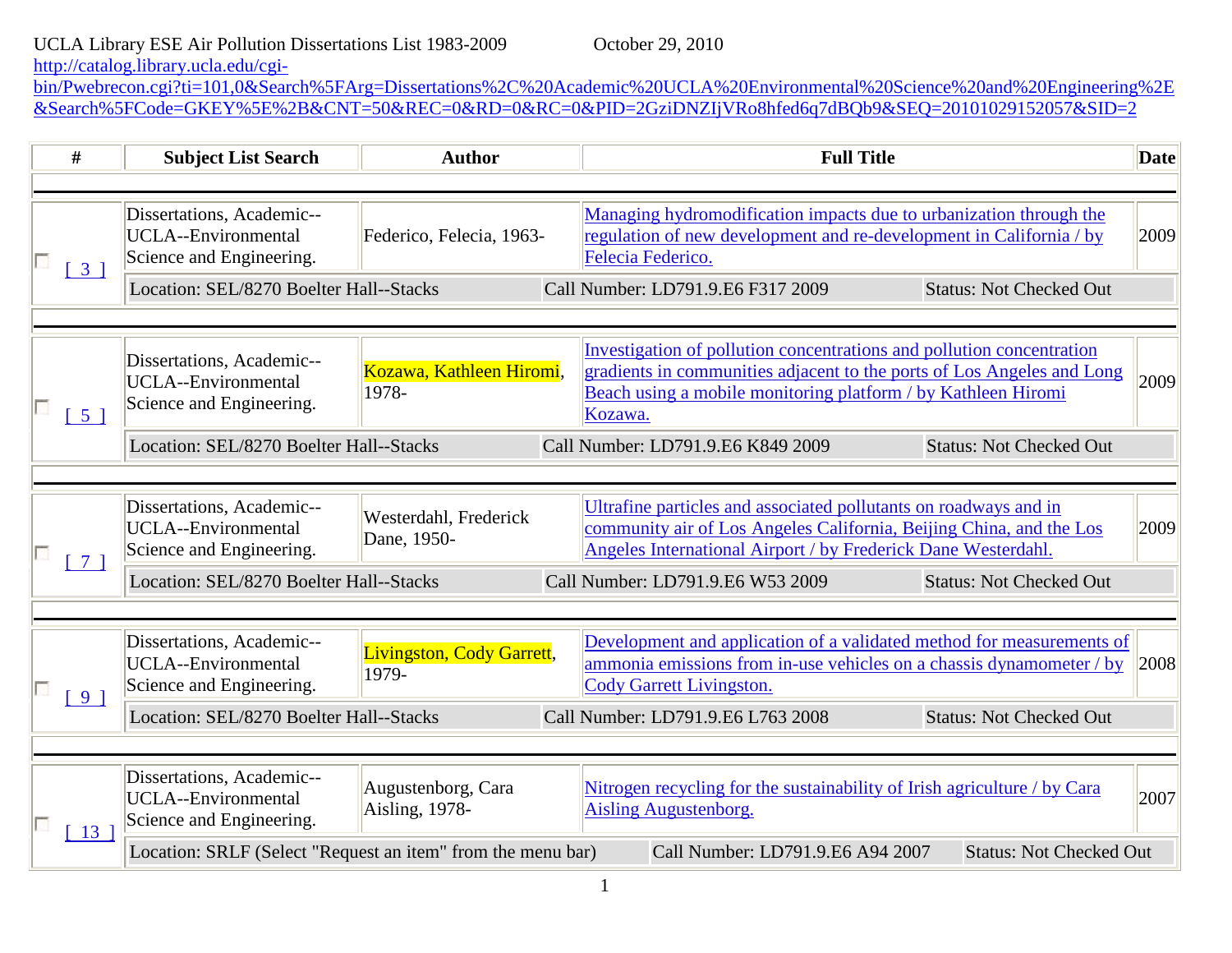| 14              | Dissertations, Academic--<br><b>UCLA--Environmental</b><br>Larsen, Erik S., 1969-<br>Science and Engineering. |                          | Regulation, characterization, and assessment of riparian habitat in<br>federal and state jurisdiction, Orange County, California / by Erik S.<br>Larsen.                                                 |      |  |
|-----------------|---------------------------------------------------------------------------------------------------------------|--------------------------|----------------------------------------------------------------------------------------------------------------------------------------------------------------------------------------------------------|------|--|
|                 | Location: SRLF (Select "Request an item" from the menu bar)                                                   |                          | Call Number: LD791.9.E6 L329 2007<br><b>Status: Checked Out</b>                                                                                                                                          |      |  |
|                 |                                                                                                               |                          |                                                                                                                                                                                                          |      |  |
| 17 <sup>1</sup> | Dissertations, Academic--<br>UCLA--Environmental<br>Science and Engineering.                                  | Verma, Namita.           | Emissions reduction benefits and cost-effectiveness of catalytic<br>converter replacement for Light-duty vehicles in the South Coast Air<br>Basin / by Namita Verma.                                     | 2007 |  |
|                 | Location: SRLF (Select "Request an item" from the menu bar)                                                   |                          | Call Number: LD791.9.E6 V59 2007<br><b>Status: Not Checked Out</b>                                                                                                                                       |      |  |
|                 |                                                                                                               |                          |                                                                                                                                                                                                          |      |  |
| 18              | Dissertations, Academic--<br>UCLA--Environmental<br>Science and Engineering.                                  | Yeager, Matt A., 1959-   | Urban hydromodification in Southern California : impacts and<br>management implications / by Matt A. Yeager.                                                                                             | 2007 |  |
|                 | Location: SRLF (Select "Request an item" from the menu bar)                                                   |                          | Call Number: LD791.9.E6 Y31 2007<br><b>Status: Not Checked Out</b>                                                                                                                                       |      |  |
|                 |                                                                                                               |                          |                                                                                                                                                                                                          |      |  |
| 22              | Dissertations, Academic--<br>UCLA--Environmental<br>Science and Engineering.                                  | Park, Heesu, 1971-       | Statistical evaluation of the distribution and behavior of fuel oxygenates<br>in groundwater : a case study of Los Angeles egion / by Heesu Park.                                                        | 2006 |  |
|                 | Location: SRLF (Select "Request an item" from the menu bar)                                                   |                          | Call Number: LD791.9.E6 P22 2006<br><b>Status: Not Checked Out</b>                                                                                                                                       |      |  |
|                 |                                                                                                               |                          |                                                                                                                                                                                                          |      |  |
| 28              | Dissertations, Academic--<br>UCLA--Environmental<br>Science and Engineering.                                  | Behrentz, Eduardo, 1973- | Measurements of nitrous oxide emissions from light-duty motor<br>vehicles: analysis of important variables and implications for<br>California's greenhouse gas emission inventory / by Eduardo Behrentz. | 2005 |  |
|                 | Location: SRLF (Select "Request an item" from the menu bar)                                                   |                          | Call Number: LD791.9.E6 B395 2005<br><b>Status: Not Checked Out</b>                                                                                                                                      |      |  |
|                 |                                                                                                               |                          |                                                                                                                                                                                                          |      |  |
| 31 <sup>1</sup> | Dissertations, Academic--<br>UCLA--Environmental<br>Science and Engineering.                                  | Sabin, Lisa Diane, 1970- | Atmospheric deposition of trace metals in the Los Angeles Coastal Air<br>Basin / by Lisa Diane Sabin.                                                                                                    | 2005 |  |
|                 | Location: SRLF (Select "Request an item" from the menu bar)                                                   |                          | Call Number: LD791.9.E6 S216 2005<br><b>Status: Not Checked Out</b>                                                                                                                                      |      |  |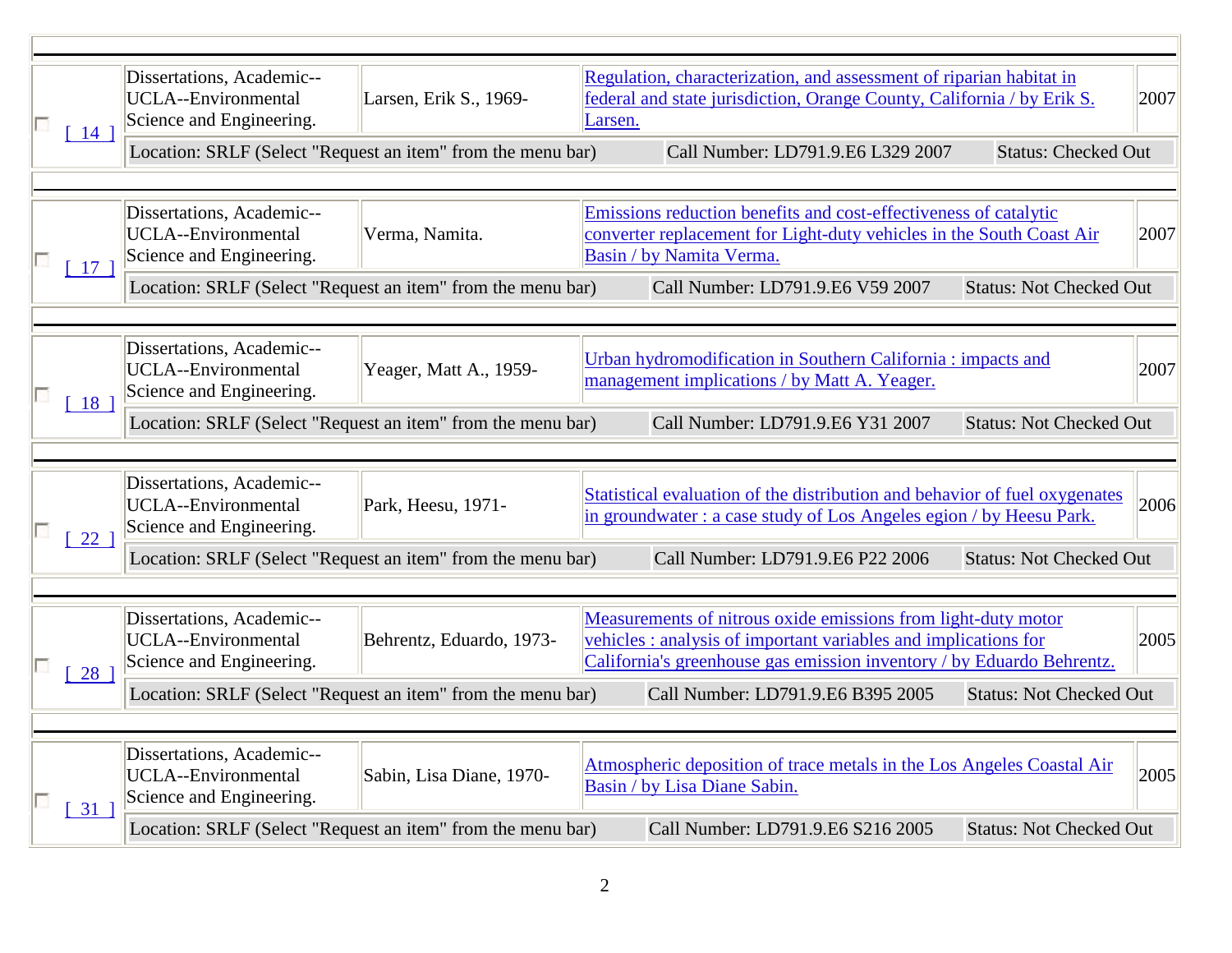| 36              | Dissertations, Academic--<br>Reul-Chen, Crystal Kay,<br>UCLA--Environmental<br>1972-<br>Science and Engineering. |                                           | Feasibility of retrofitting California's solid waste collection vehicles for<br>diesel particulate matter emissions control / by Crystal Kay Reul-Chen.                                              | 2004 |
|-----------------|------------------------------------------------------------------------------------------------------------------|-------------------------------------------|------------------------------------------------------------------------------------------------------------------------------------------------------------------------------------------------------|------|
|                 | Location: SRLF (Select "Request an item" from the menu bar)                                                      |                                           | Call Number: LD791.9.E3 R318 2004<br><b>Status: Not Checked Out</b>                                                                                                                                  |      |
|                 |                                                                                                                  |                                           |                                                                                                                                                                                                      |      |
| 37              | Dissertations, Academic--<br>UCLA--Environmental<br>Science and Engineering.                                     | Sax, Todd Patrick, 1971-                  | Development and critical evaluation of air pollution emissions :<br>inventories representing industrial and commercial facilities : a case<br>study of Wilmington, California / by Todd Patrick Sax. | 2004 |
|                 | Location: SRLF (Select "Request an item" from the menu bar)                                                      |                                           | Call Number: LD791.9.E6 S272 2004<br><b>Status: Checked Out</b>                                                                                                                                      |      |
|                 |                                                                                                                  |                                           |                                                                                                                                                                                                      |      |
| 38 <sup>°</sup> | Dissertations, Academic--<br>UCLA--Environmental<br>Science and Engineering.                                     | Fruin, Scott Anthony.                     | Characterizing black carbon inside vehicles : implications for refined<br>exposure assessments for diesel exhaust particulate matter / by Scott<br><b>Anthony Fruin.</b>                             | 2003 |
|                 | Location: SRLF (Select "Request an item" from the menu bar)                                                      |                                           | <b>Status: Checked Out</b><br>Call Number: LD791.9.E6 F943 2003                                                                                                                                      |      |
|                 |                                                                                                                  |                                           |                                                                                                                                                                                                      |      |
| 39 <sup>°</sup> | Dissertations, Academic--<br>UCLA--Environmental<br>Science and Engineering.                                     | Liban, Emmanuel Cristano<br>Battad, 1967- | Polynuclear aromatic hydrocarbons bioavailability and their<br>measurement from manufactured gas plant lampblack : an environmental 2003<br>perspective / by Emmanuel Cristano Battad Liban.         |      |
|                 | Location: SRLF (Select "Request an item" from the menu bar)                                                      |                                           | <b>Status: Not Checked Out</b><br>Call Number: LD791.9.E6 L614 2003                                                                                                                                  |      |
|                 |                                                                                                                  |                                           |                                                                                                                                                                                                      |      |
| 49 <sup>°</sup> | Dissertations, Academic--<br>UCLA--Environmental<br>Science and Engineering.                                     | Aycaguer, Anne-Christine,<br>1972-        | Storage of carbon dioxide in geologic reservoirs to reduce greenhouse<br>gas emissions : a life cycle assessment approach / by Anne-Christine<br>Aycaguer.                                           | 2001 |
|                 | Location: SRLF (Select "Request an item" from the menu bar)                                                      |                                           | <b>Status: Not Checked Out</b><br>Call Number: LD791.9.E6 A974 2001                                                                                                                                  |      |
|                 |                                                                                                                  |                                           |                                                                                                                                                                                                      |      |
|                 |                                                                                                                  |                                           |                                                                                                                                                                                                      |      |
|                 |                                                                                                                  |                                           |                                                                                                                                                                                                      |      |
| $51$ ]          | Dissertations, Academic--<br>UCLA--Environmental<br>Science and Engineering.                                     | Gabelich, Christopher J.                  | Effect of pretreatment on reverse osmosis membrane performance and<br>an evaluation of the electrosorption of inorganic salts onto carbon<br>aerogels / by Christopher James Gabelich.               | 2001 |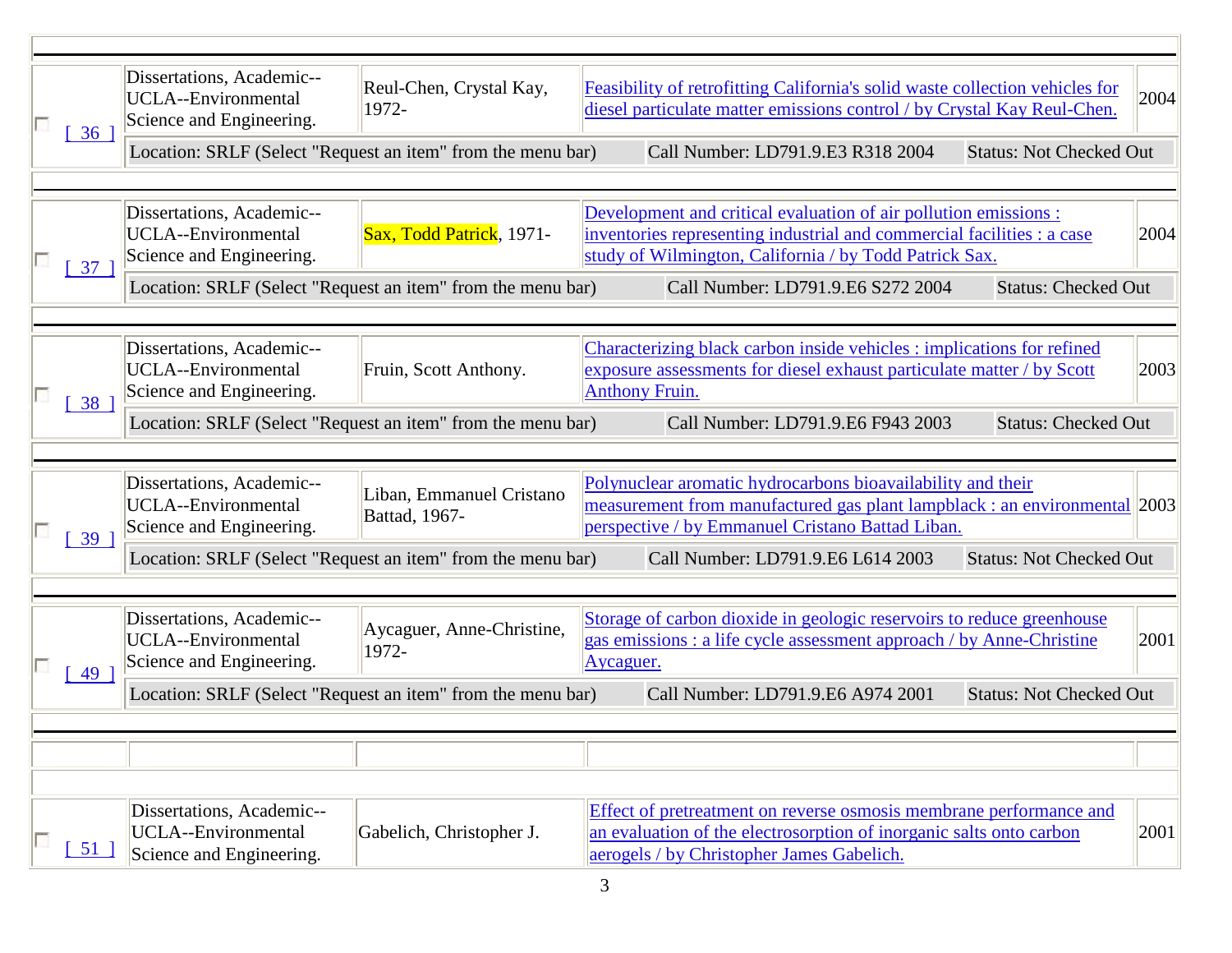|      |                                                                                                        | Location: SRLF (Select "Request an item" from the menu bar) |           | Call Number: LD791.9.E6 G111 2001                                                                                                                                  | <b>Status: Not Checked Out</b> |      |
|------|--------------------------------------------------------------------------------------------------------|-------------------------------------------------------------|-----------|--------------------------------------------------------------------------------------------------------------------------------------------------------------------|--------------------------------|------|
| 62 ] | Dissertations, Academic--<br><b>UCLA--Environmental</b><br>Karlik, John F.<br>Science and Engineering. |                                                             |           | Isoprene emission rate measurements and leafmass estimation for<br>biogenic hydrocarbon emission inventories / by John F. Karlik.                                  |                                | 1998 |
|      |                                                                                                        | Location: SRLF (Select "Request an item" from the menu bar) |           | Call Number: LD791.9.E6 K146 1998                                                                                                                                  | <b>Status: Not Checked Out</b> |      |
| 64 ] | Dissertations, Academic--<br><b>UCLA--Environmental</b><br>Science and Engineering.                    | Benjamin, Michael Thomas,<br>1962-                          | Benjamin. | Feasibility of the global positioning system (GPS) for the collection of<br>motor vehicle dynamics and activity data / by Michael Thomas                           |                                | 1997 |
|      |                                                                                                        | Location: SRLF (Select "Request an item" from the menu bar) |           | Call Number: LD791.9.E6 B438 1997                                                                                                                                  | <b>Status: Not Checked Out</b> |      |
| 65 ] | Dissertations, Academic--<br><b>UCLA--Environmental</b><br>Science and Engineering.                    | Creelman, Lynn Williams,<br>1958-                           |           | Emissions inventory methodology for megacities of developing<br>countries : Mexico City as a case study / by Lynn Williams Creelman.                               |                                | 1997 |
|      | Location: SRLF (Select "Request an item" from the menu bar)                                            |                                                             |           | Call Number: LD791.9.E6 C861 1997                                                                                                                                  | <b>Status: Not Checked Out</b> |      |
| 661  | Dissertations, Academic--<br><b>UCLA--Environmental</b><br>Science and Engineering.                    | Bloch, Laura Michele, 1965-                                 |           | Pollution prevention in the semiconductor industry: a quantitative<br>evaluation of environmental performance / by Laura Michele Bloch.                            |                                | 1996 |
|      |                                                                                                        | Location: SRLF (Select "Request an item" from the menu bar) |           | Call Number: LD791.9.E6 B62 1996                                                                                                                                   | <b>Status: Not Checked Out</b> |      |
| 67 ] | Dissertations, Academic--<br><b>UCLA--Environmental</b><br>Science and Engineering.                    | Ho, Jerry, 1963-                                            |           | In-use vehicle hydrocarbon speciation : the impacts of fuel types,<br>driving cycles, and emission status on the reactivity of vehicle<br>emissions / by Jerry Ho. |                                | 1996 |
|      |                                                                                                        |                                                             |           | Location: SRLF (Select "Request an item" from the menu bar) Call Number: LD791.9.E6 H65 1996 Status: Not Checked Out                                               |                                |      |
| 71 ] | Dissertations, Academic--<br>UCLA--Environmental<br>Science and Engineering.                           | Pesinova, Veronika, 1965-                                   |           | Development of an enforcement strategy for low-emission heavy-duty<br>vehicles in California / by Veronika Pesinova.                                               |                                | 1996 |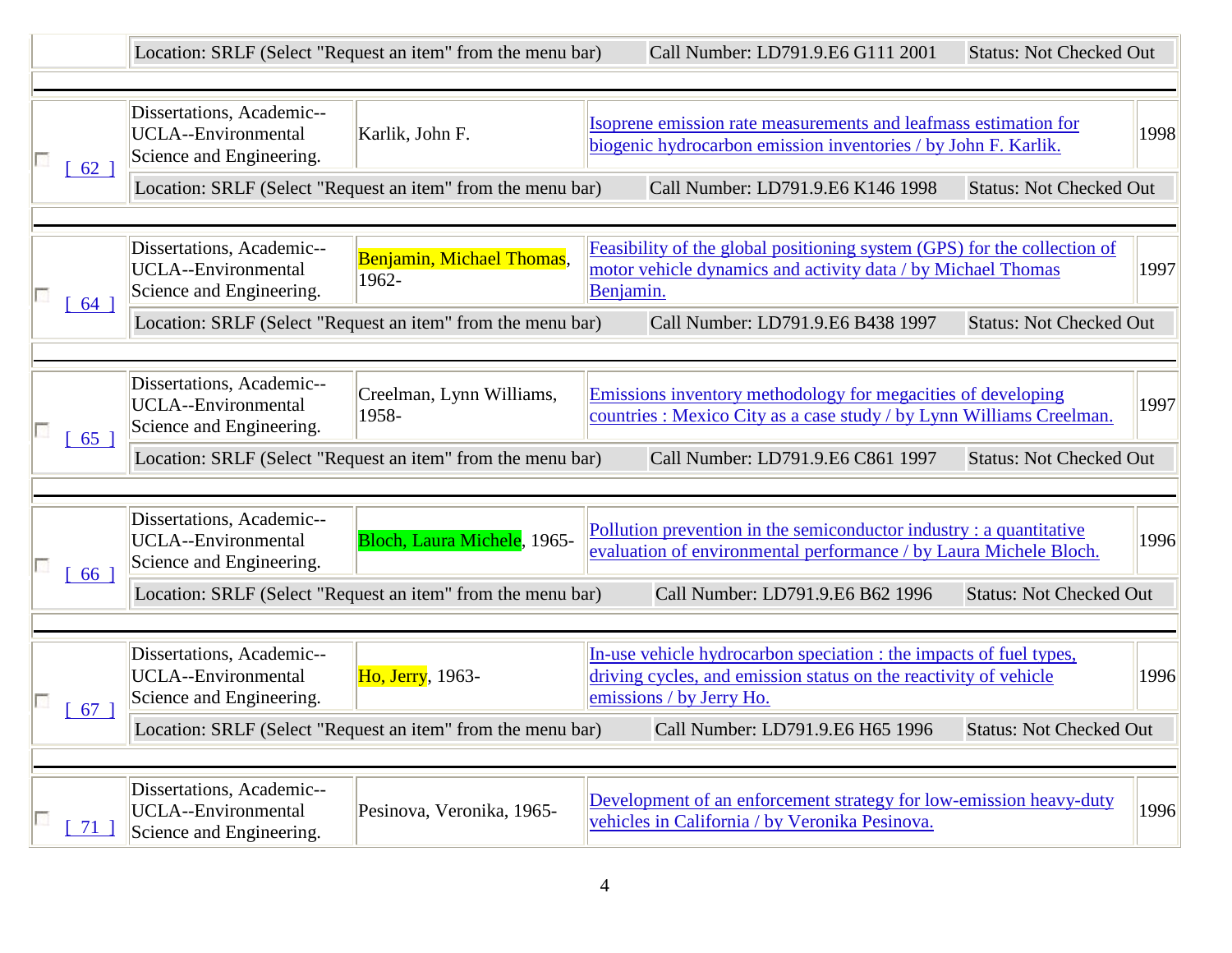|      |                                                                                                                                    | Location: SRLF (Select "Request an item" from the menu bar) |  | Call Number: LD791.9.E6 P437 1996                                                                                                                                             | <b>Status: Not Checked Out</b> |      |  |
|------|------------------------------------------------------------------------------------------------------------------------------------|-------------------------------------------------------------|--|-------------------------------------------------------------------------------------------------------------------------------------------------------------------------------|--------------------------------|------|--|
| 75 ] | Dissertations, Academic--<br><b>UCLA--Environmental</b><br>Vorsatz, Diana, 1968-<br>Science and Engineering.                       |                                                             |  | Exploring U.S. residential and commercial electricity conservation<br>potentials : analysis of the lighting sector / by Diana Vorsatz.                                        |                                | 1996 |  |
|      |                                                                                                                                    | Location: SRLF (Select "Request an item" from the menu bar) |  | Call Number: LD791.9.E6 V917 1996                                                                                                                                             | <b>Status: Not Checked Out</b> |      |  |
| 77 ] | Dissertations, Academic--<br><b>UCLA--Environmental</b><br>Science and Engineering.                                                | Bekken, Marijke Lynne.                                      |  | Development of a market-based strategy to reduce emissions from<br>locomotives / by Marijke Lynne Bekken.                                                                     |                                | 1995 |  |
|      |                                                                                                                                    | Location: SRLF (Select "Request an item" from the menu bar) |  | Call Number: LD791.9.E6 B399 1995                                                                                                                                             | <b>Status: Not Checked Out</b> |      |  |
| 78 ] | Dissertations, Academic--<br><b>UCLA--Environmental</b><br>Science and Engineering.                                                | Chou, Chia-Yang David,<br>1962-                             |  | Determination of the effects of speed, temperature, and fuel factors on<br>exhaust emissions / Chia-Yang David Chou.                                                          |                                | 1995 |  |
|      |                                                                                                                                    | Location: SRLF (Select "Request an item" from the menu bar) |  | Call Number: LD791.9.E6 C457 1995                                                                                                                                             | <b>Status: Not Checked Out</b> |      |  |
| 79 ] | Dissertations, Academic--<br><b>UCLA--Environmental</b><br>Science and Engineering.                                                | Cicero-Fer<br>, Pablo,<br>1959-                             |  |                                                                                                                                                                               |                                | 1995 |  |
|      |                                                                                                                                    | Location: SRLF (Select "Request an item" from the menu bar) |  | Call Number: LD791.9.E6 C485 1995                                                                                                                                             | <b>Status: Not Checked Out</b> |      |  |
| 80 1 | Dissertations, Academic--<br><b>UCLA--Environmental</b><br>Science and Engineering.                                                | Steele, Nancy Lee Clark,<br>1958-                           |  | Electric vehicle batteries and the environment : assessing recycling and<br>waste management / by Nancy Lee Clark Steele.                                                     |                                | 1995 |  |
|      | Location: SRLF (Select "Request an item" from the menu bar)<br>Call Number: LD791.9.E6 S814 1995<br><b>Status: Not Checked Out</b> |                                                             |  |                                                                                                                                                                               |                                |      |  |
| 83 ] | Dissertations, Academic--<br>UCLA--Environmental<br>Science and Engineering.                                                       | Green, Kenneth P., 1961-                                    |  | Costs of compliance with environmental regulations : a case-study of<br>Rule 1501 compliance efforts at five Hughes Aircraft Company<br>business units / by Kenneth P. Green. |                                | 1994 |  |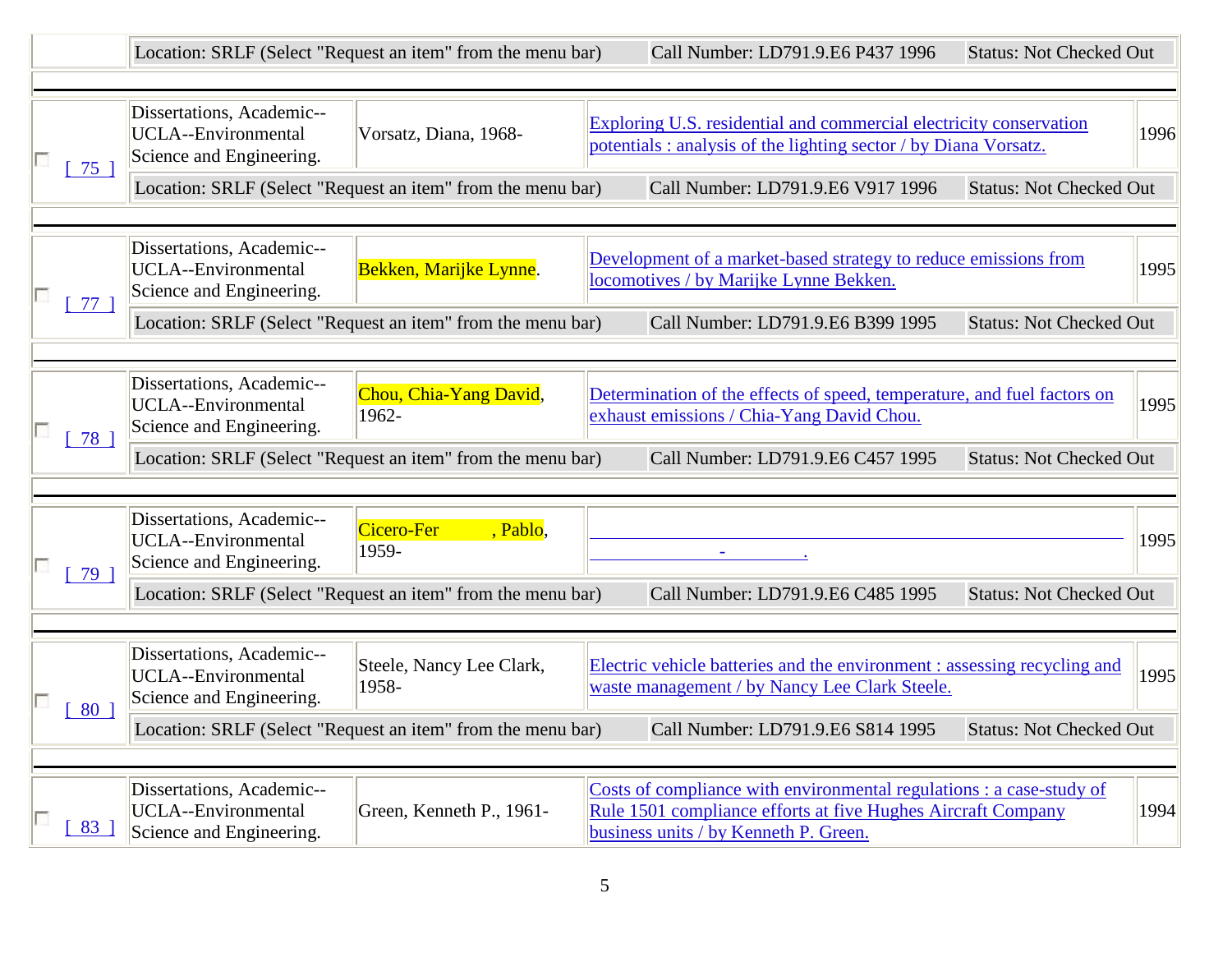|               |                                                                                                              | Location: SRLF (Select "Request an item" from the menu bar) | Call Number: LD791.9.E6 G823 1994                                                                 | <b>Status: Not Checked Out</b>                                                                                                                                              |                                |      |
|---------------|--------------------------------------------------------------------------------------------------------------|-------------------------------------------------------------|---------------------------------------------------------------------------------------------------|-----------------------------------------------------------------------------------------------------------------------------------------------------------------------------|--------------------------------|------|
| 84 ]          | Dissertations, Academic--<br><b>UCLA--Environmental</b><br>Greene, Gerald Edwin.<br>Science and Engineering. |                                                             | Ozone disinfection of dry-weather urban runoff and storm drain water /<br>by Gerald Edwin Greene. |                                                                                                                                                                             |                                | 1994 |
|               |                                                                                                              | Location: SRLF (Select "Request an item" from the menu bar) |                                                                                                   | Call Number: LD791.9.E6 G832 1994                                                                                                                                           | <b>Status: Not Checked Out</b> |      |
| $85 \text{ }$ | Dissertations, Academic--<br><b>UCLA--Environmental</b><br>Science and Engineering.                          | Lynch, Gary Lee, 1946-                                      |                                                                                                   | Environmental impact management for a closed municipal landfill / by<br>Gary Lee Lynch.                                                                                     |                                | 1994 |
|               |                                                                                                              | Location: SRLF (Select "Request an item" from the menu bar) |                                                                                                   | Call Number: LD791.9.E6 L991 1994                                                                                                                                           | <b>Status: Not Checked Out</b> |      |
| 86 ]          | Dissertations, Academic--<br><b>UCLA--Environmental</b><br>Science and Engineering.                          | Rajan, Sudhir Chella, 1961-                                 |                                                                                                   | Public avenues to private spaces : democratic politics and the control of<br>automobile pollution / by Sudhir Chella Rajan.                                                 |                                | 1994 |
|               |                                                                                                              | Location: SRLF (Select "Request an item" from the menu bar) |                                                                                                   | Call Number: LD791.9.E6 R137 1994                                                                                                                                           | <b>Status: Not Checked Out</b> |      |
| $91$ ]        | Dissertations, Academic--<br><b>UCLA--Environmental</b><br>Science and Engineering.                          | Drezner, Deborah S.<br>(Deborah Skoller), 1956-             |                                                                                                   | Superfund and transaction costs : expenditures of potentially responsible<br>parties / by Deborah Skoller Drezner.                                                          |                                | 1993 |
|               |                                                                                                              | Location: SRLF (Select "Request an item" from the menu bar) |                                                                                                   | Call Number: LD791.9.E6 D829 1993                                                                                                                                           | <b>Status: Not Checked Out</b> |      |
| $92 \text{ }$ | Dissertations, Academic--<br><b>UCLA--Environmental</b><br>Science and Engineering.                          | Grizzle, Betty Joan, 1955-                                  |                                                                                                   | Examination of the Sikes Act (Public Law 86-797) as amended and an<br>evaluation of its implementation on military lands in Southern<br>California / by Betty Joan Grizzle. |                                | 1993 |
|               |                                                                                                              | Location: SRLF (Select "Request an item" from the menu bar) |                                                                                                   | Call Number: LD791.9.E6 G889 1993                                                                                                                                           | <b>Status: Not Checked Out</b> |      |
| 93 ]          | Dissertations, Academic--<br><b>UCLA--Environmental</b><br>Science and Engineering.                          | Lashgaribroojerdi, Khashaiar,<br>1959-                      |                                                                                                   | Electric vehicle infrastructure / by Khashaiar Lashgaribroojerdi.                                                                                                           |                                | 1993 |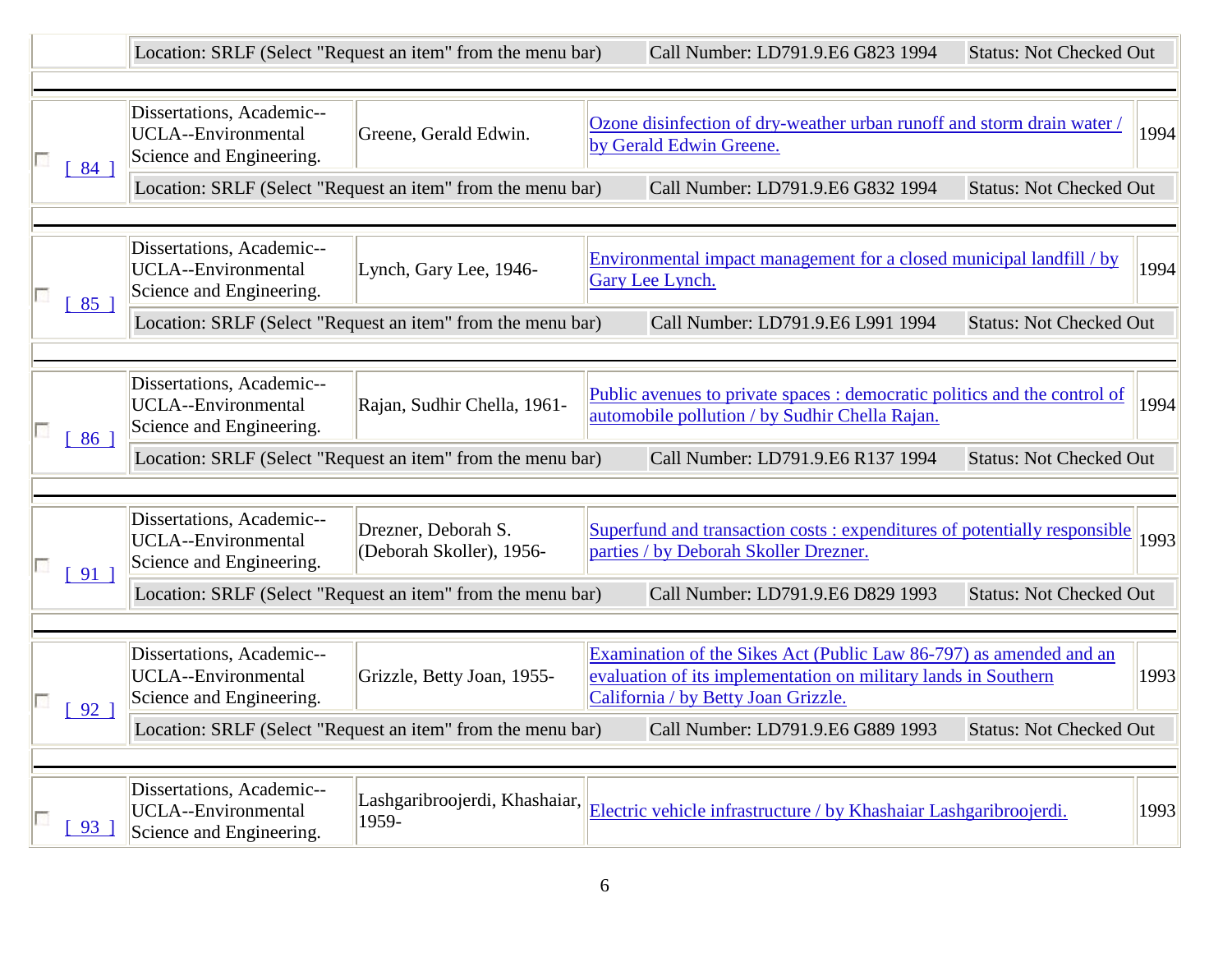|               |                                                                                                           | Location: SRLF (Select "Request an item" from the menu bar) | Call Number: LD791.9.E6 L334 1993<br><b>Status: Not Checked Out</b>                                                                                                                                                                                               |      |  |
|---------------|-----------------------------------------------------------------------------------------------------------|-------------------------------------------------------------|-------------------------------------------------------------------------------------------------------------------------------------------------------------------------------------------------------------------------------------------------------------------|------|--|
| $94 \;$ 1     | Dissertations, Academic--<br><b>UCLA--Environmental</b><br>Leson, Gero, 1955-<br>Science and Engineering. |                                                             | Biofiltration : investigation of a novel air pollution control technology<br>1993<br>for the South Coast Air Basin / by Gero Leson.                                                                                                                               |      |  |
|               |                                                                                                           | Location: SRLF (Select "Request an item" from the menu bar) | Call Number: LD791.9.E6 L565 1993<br><b>Status: Lost--System Applied</b>                                                                                                                                                                                          |      |  |
| $95 \text{ }$ | Dissertations, Academic--<br><b>UCLA--Environmental</b><br>Science and Engineering.                       | St. Denis, Michael Joseph.                                  | Comparison of driving conditions and the frequency of rich open loop<br>operation for the South Coast Air Basin and the Federal Test Procedure<br>with a 1991 FFV Ford Taurus : implications for mobile source<br>emissions models / by Michael Joseph St. Denis. | 1993 |  |
|               |                                                                                                           | Location: SRLF (Select "Request an item" from the menu bar) | Call Number: LD791.9.E6 S136 1993<br><b>Status: Lost--System Applied</b>                                                                                                                                                                                          |      |  |
| 96 ]          | Dissertations, Academic--<br><b>UCLA--Environmental</b><br>Science and Engineering.                       | Fujita, Eric Masaru, 1951-                                  | Comparison of emissions and ambient concentrations of CO, NOx, and<br>NMOG in California's South Coast Air Basin / by Eric Masaru Fujita.                                                                                                                         | 1992 |  |
|               |                                                                                                           | Location: SRLF (Select "Request an item" from the menu bar) | Call Number: LD791.9.E6 F955 1992<br><b>Status: Not Checked Out</b>                                                                                                                                                                                               |      |  |
| 97 ]          | Dissertations, Academic--<br><b>UCLA--Environmental</b><br>Science and Engineering.                       | Lejano, Raul Perez.                                         | Equity of cost allocation procedures for multi-agency public works<br>projects / by Raul Perez Lejano.                                                                                                                                                            | 1992 |  |
|               |                                                                                                           | Location: SRLF (Select "Request an item" from the menu bar) | Call Number: LD791.9.E6 L537 1992<br><b>Status: Not Checked Out</b>                                                                                                                                                                                               |      |  |
| $102$ ]       | Dissertations, Academic--<br><b>UCLA--Environmental</b><br>Science and Engineering.                       | Michelsen,<br>Teresa Christine,<br>1963-                    | Goal-oriented system for developing programmatic cleanup standards for hazardous<br>waste sites / by Teresa Christine Michelsen.                                                                                                                                  | 1991 |  |
|               |                                                                                                           | Location: SRLF (Select "Request an item" from the menu bar) | <b>Status: Not Checked Out</b><br>Call Number: LD791.9.E6 M582 1991                                                                                                                                                                                               |      |  |
| 103           | Dissertations, Academic--<br>UCLA--Environmental<br>Science and Engineering.                              | Nash, Elizabeth<br>Tisei, 1951-                             | Potentially responsible party search : two studies in Southern California / by<br>Elizabeth Tisei Nash.                                                                                                                                                           | 1991 |  |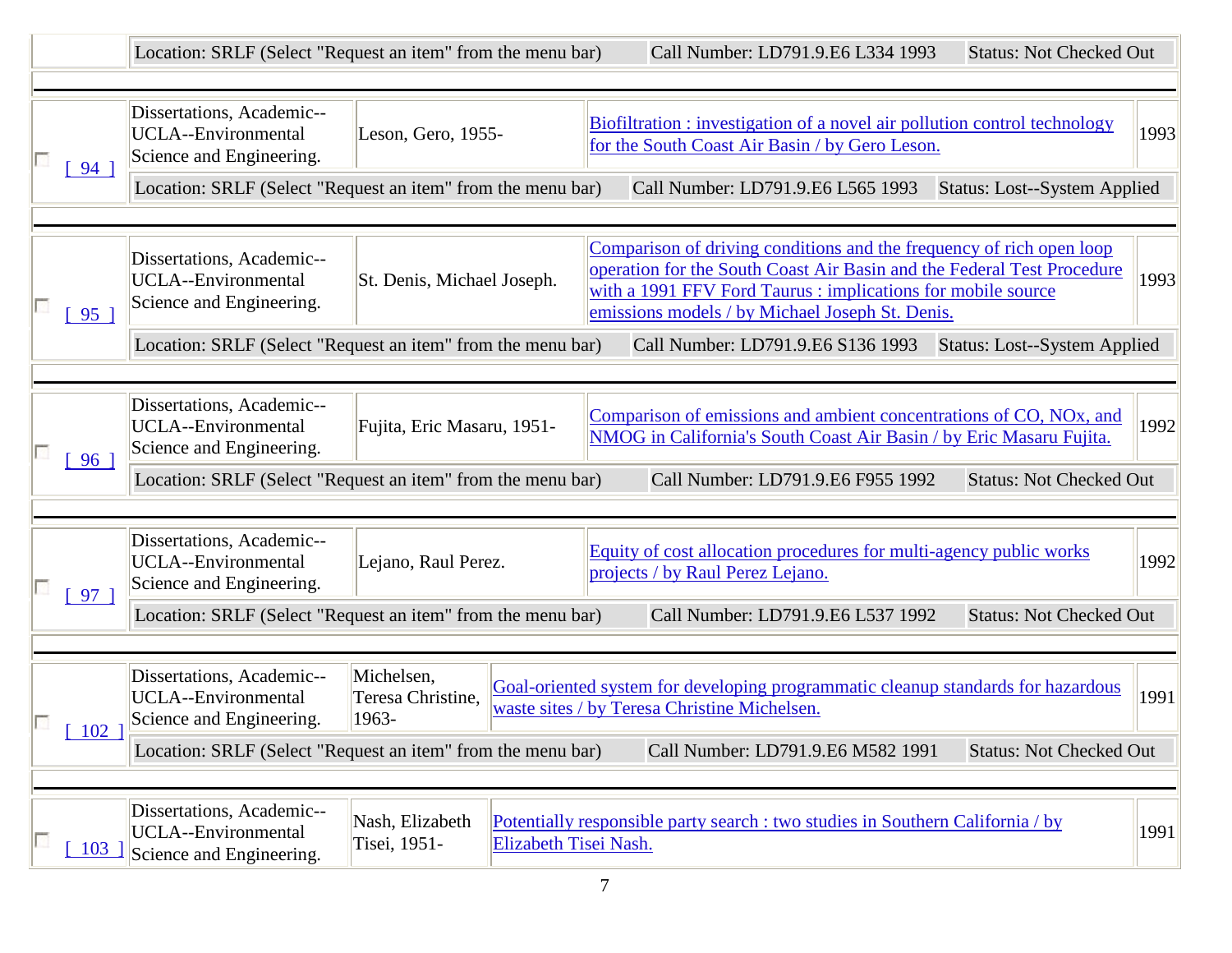|               | Location: SRLF (Select "Request an item" from the menu bar)                         |                                |                       | Call Number: LD791.9.E6 N172 1991                                                                                                                                     | <b>Status: Not Checked Out</b> |      |
|---------------|-------------------------------------------------------------------------------------|--------------------------------|-----------------------|-----------------------------------------------------------------------------------------------------------------------------------------------------------------------|--------------------------------|------|
| 104           | Dissertations, Academic--<br><b>UCLA--Environmental</b><br>Science and Engineering. | Torn, Pieter van<br>der, 1954- |                       | Health risk assessment of major accidents with toxic chemicals for disaster<br>preparedness and response / by Pieter van der Torn.                                    |                                | 1991 |
|               | Location: SRLF (Select "Request an item" from the menu bar)                         |                                |                       | Call Number: LD791.9.E6 T632 1991                                                                                                                                     | <b>Status: Not Checked Out</b> |      |
| 105           | Dissertations, Academic--<br><b>UCLA--Environmental</b><br>Science and Engineering. | Carpenter, Dean<br>Earl, 1959- | Dean Earl Carpenter.  | Testing a framework for assessing acidic deposition impacts on a large region / by                                                                                    |                                | 1990 |
|               | Location: SRLF (Select "Request an item" from the menu bar)                         |                                |                       | Call Number: LD791.9.E6 C225 1990                                                                                                                                     | <b>Status: Not Checked Out</b> |      |
| 106           | Dissertations, Academic--<br>UCLA--Environmental<br>Science and Engineering.        | Kwan, Joseph<br>Kai-cho, 1954- | Kai-cho Kwan.         | Health hazard evaluation of the postcuring phase of graphite composite operations at<br>the Lawrence Livermore National Laboratory, Livermore, California / by Joseph |                                | 1990 |
|               | Location: SRLF (Select "Request an item" from the menu bar)                         |                                |                       | Call Number: LD791.9.E6 K979 1990                                                                                                                                     | <b>Status: Not Checked Out</b> |      |
| 107           | Dissertations, Academic--<br><b>UCLA--Environmental</b><br>Science and Engineering. | Leong, Eugene<br>Yee, 1946-    |                       | Air pollution control in California from 1970 to 1974 : some comments on the<br>implementation planning process / by Eugene Yee Leong.                                |                                | 1990 |
|               | Location: SRLF (Select "Request an item" from the menu bar)                         |                                |                       | Call Number: LD791.9.E6 L554 1974a                                                                                                                                    | <b>Status: Not Checked Out</b> |      |
| $\boxed{113}$ | Dissertations, Academic--<br><b>UCLA--Environmental</b><br>Science and Engineering. | Meltzer,<br>Michael.           | Michael Paul Meltzer. | Reducing environmental risk: source reduction for the electroplating industry / by                                                                                    |                                | 1989 |
|               | Location: SRLF (Select "Request an item" from the menu bar)                         |                                |                       | Call Number: LD791.9.E6 M496 1989                                                                                                                                     | <b>Status: Not Checked Out</b> |      |
| <u>114</u>    | Dissertations, Academic--<br>UCLA--Environmental<br>Science and Engineering.        | Meyn, Ossi.                    | Ossi Meyn.            | Evaluation of current practices in closure of hazardous waste management units / by                                                                                   |                                | 1989 |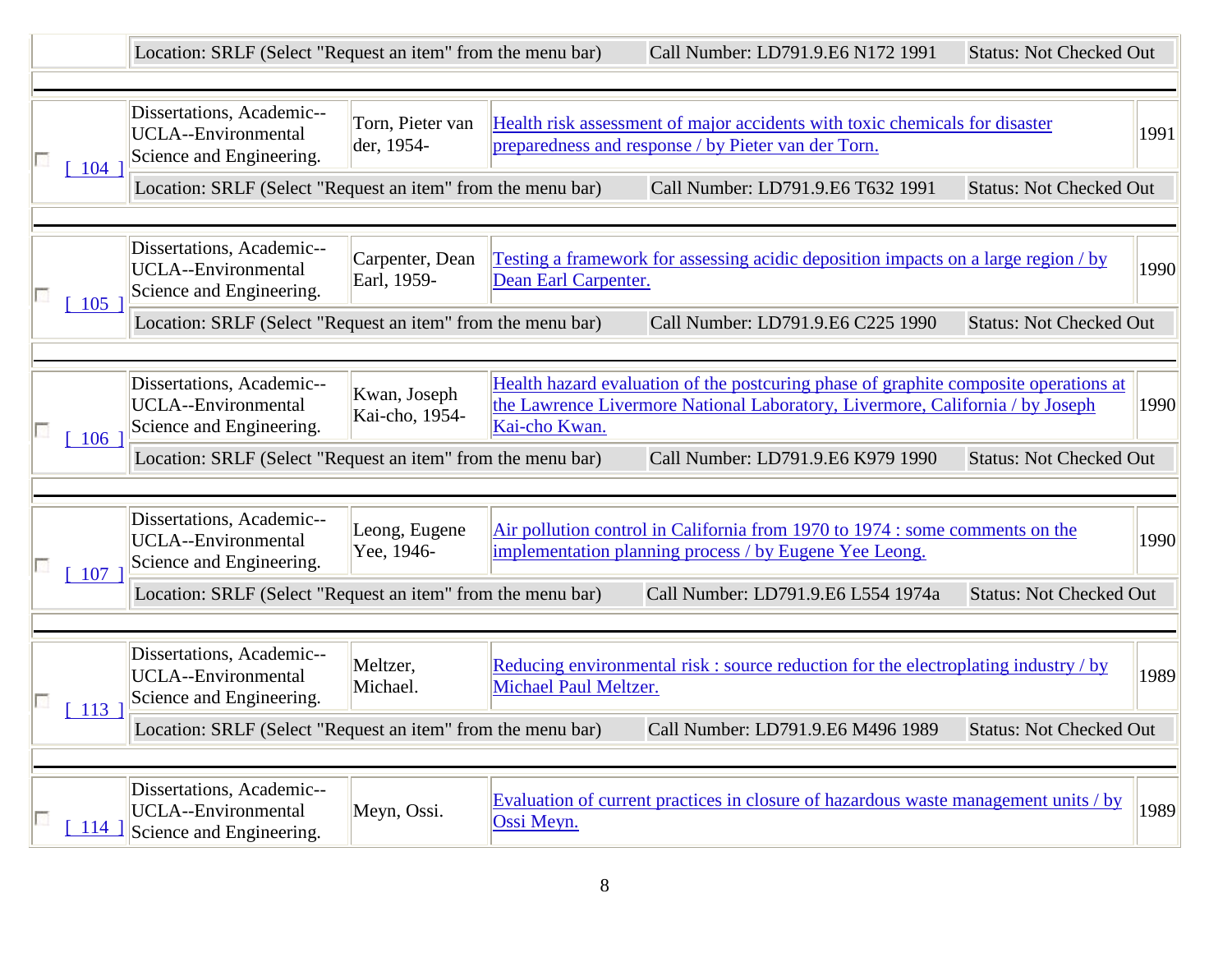|                     | Location: SRLF (Select "Request an item" from the menu bar)                         |                                          |                             | Call Number: LD791.9.E6 M577 1989                                                                                                                                   | <b>Status: Not Checked Out</b> |      |
|---------------------|-------------------------------------------------------------------------------------|------------------------------------------|-----------------------------|---------------------------------------------------------------------------------------------------------------------------------------------------------------------|--------------------------------|------|
| $-115$              | Dissertations, Academic--<br>UCLA--Environmental<br>Science and Engineering.        | Moss, David E.,<br>1955-                 |                             | Environmental and regulatory aspects of port development in Los Angeles Harbor:<br>the Pactex example / by David E. Moss.                                           |                                | 1989 |
|                     | Location: SRLF (Select "Request an item" from the menu bar)                         |                                          |                             | Call Number: LD791.9.E6 M855 1989                                                                                                                                   | <b>Status: Not Checked Out</b> |      |
| $\lceil 116 \rceil$ | Dissertations, Academic--<br><b>UCLA--Environmental</b><br>Science and Engineering. | Rapoport,<br>Richard D.                  |                             | Analysis of volatile organic compound emission control methods to reduce urban<br>ozone concentrations / by Richard David Rapoport.                                 |                                | 1989 |
|                     | Location: SRLF (Select "Request an item" from the menu bar)                         |                                          |                             | Call Number: LD791.9.E6 R182 1989                                                                                                                                   | <b>Status: Not Checked Out</b> |      |
| 122                 | Dissertations, Academic--<br><b>UCLA--Environmental</b><br>Science and Engineering. | Kay, David<br>William, 1956-             | by David William Kay.       | Environmental investigation and remedial action at an industrial site : a case study /                                                                              |                                | 1988 |
|                     | Location: SRLF (Select "Request an item" from the menu bar)                         |                                          |                             | Call Number: LD791.9.E6 K18 1988                                                                                                                                    | <b>Status: Not Checked Out</b> |      |
| 125                 | Dissertations, Academic--<br><b>UCLA--Environmental</b><br>Science and Engineering. | Vander Pluym,<br>Joseph Duane,<br>1952-  | Duane Vander Pluym.         | Environmental decision-making : implications for the role of science / by Joseph                                                                                    |                                | 1988 |
|                     | Location: SRLF (Select "Request an item" from the menu bar)                         |                                          |                             | Call Number: LD791.9.E6 V283 1988                                                                                                                                   | <b>Status: Not Checked Out</b> |      |
| 126                 | Dissertations, Academic--<br><b>UCLA--Environmental</b><br>Science and Engineering. | Wallerstein,<br><b>Barry R., 1953-</b>   |                             | Criteria pollutant elements of the Clean Air Standards Act of 1987 : an evaluation for<br>the greater Los Angeles area / by Barry R. Wallerstein.                   |                                | 1988 |
|                     | Location: SRLF (Select "Request an item" from the menu bar)                         |                                          |                             | Call Number: LD791.9.E6 W156 1988                                                                                                                                   | <b>Status: Renewed</b>         |      |
| 127                 | Dissertations, Academic--<br><b>UCLA--Environmental</b><br>Science and Engineering. | McCabe,<br><b>Gregory Dean,</b><br>1953- | <b>Gregory Dean McCabe.</b> | Evaluation of EPA oversight of Department of Defense compliance with CERCLA,<br>with implications for potential threats to public health and the environment $/$ by |                                | 1987 |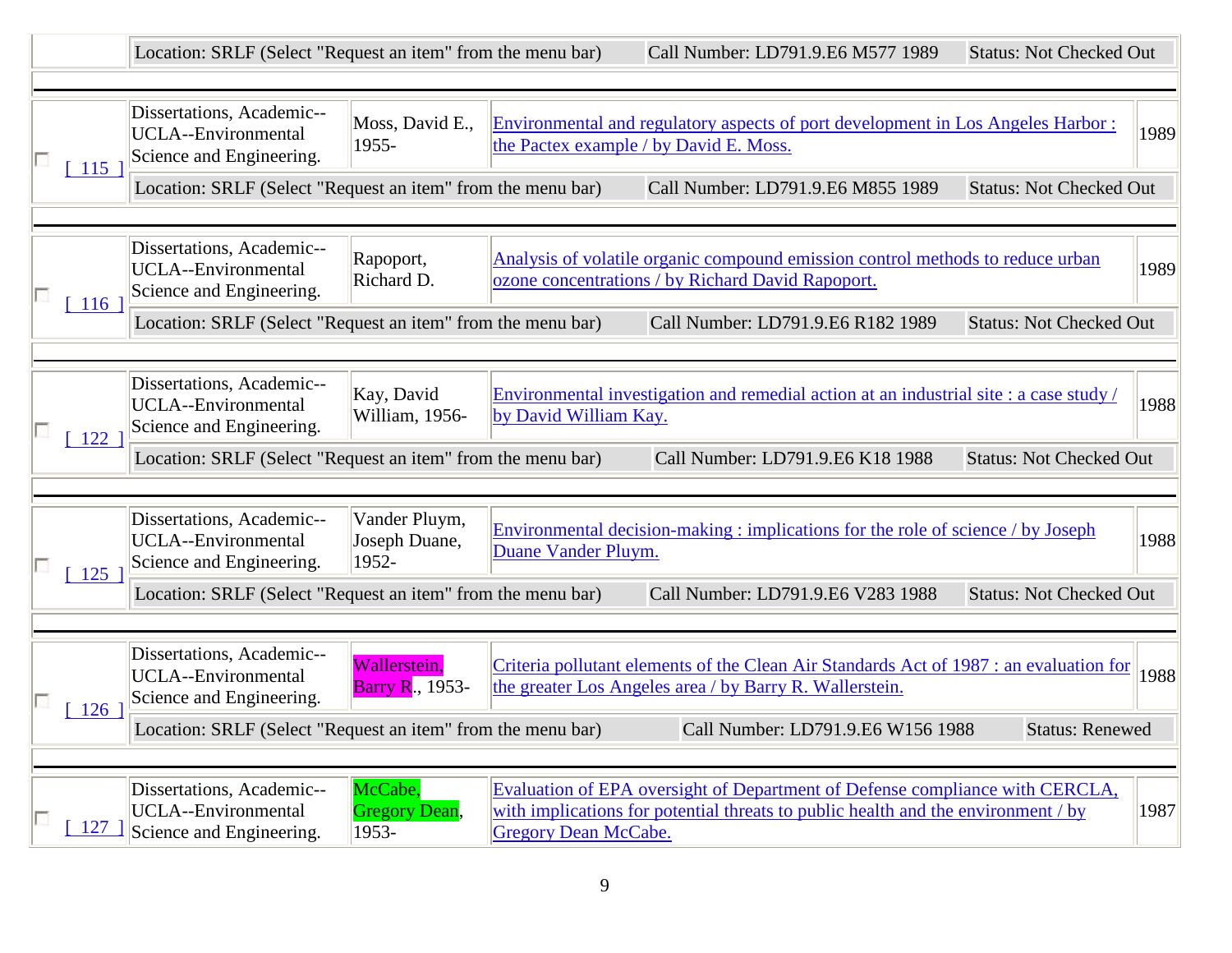|                     |                                                                                     | Location: SRLF (Select "Request an item" from the menu bar) |                                  |                                                                                                                                               | Call Number: LD791.9.E6 M123 1987 | <b>Status: Not Checked Out</b> |      |
|---------------------|-------------------------------------------------------------------------------------|-------------------------------------------------------------|----------------------------------|-----------------------------------------------------------------------------------------------------------------------------------------------|-----------------------------------|--------------------------------|------|
| 129                 | Dissertations, Academic--<br><b>UCLA--Environmental</b><br>Science and Engineering. | Nelson, Emily<br>Dawn Pearson,<br>1957-                     | Nelson.                          | Air toxics exposure and risk in the South Coast Air Basin / by Emily Dawn Pearson                                                             |                                   |                                | 1987 |
|                     | Location: SRLF (Select "Request an item" from the menu bar)                         |                                                             |                                  | Call Number: LD791.9.E6 N332 1987                                                                                                             |                                   | <b>Status: Not Checked Out</b> |      |
| $\lceil 131 \rceil$ | Dissertations, Academic--<br><b>UCLA--Environmental</b><br>Science and Engineering. | Simpson,<br>Michael M.,<br>1954-                            | Michael M. Simpson.              | Federal cancer policy upon entering the 1980's : a major regulatory challenge / by                                                            |                                   |                                | 1987 |
|                     | Location: SRLF (Select "Request an item" from the menu bar)                         |                                                             |                                  | Call Number: LD791.9.E6 S613 1987                                                                                                             |                                   | <b>Status: Not Checked Out</b> |      |
| 132                 | Dissertations, Academic--<br><b>UCLA--Environmental</b><br>Science and Engineering. | Guzzetta, David<br>J., 1946-                                | Guzzetta.                        | Selection of nuclear waste repository sites in the Permian Basin / by David J.                                                                |                                   |                                | 1986 |
|                     | Location: SRLF (Select "Request an item" from the menu bar)                         |                                                             |                                  | Call Number: LD791.9.E6 G994 1986                                                                                                             |                                   | <b>Status: Not Checked Out</b> |      |
|                     | Dissertations, Academic--<br><b>UCLA--Environmental</b><br>Science and Engineering. | Meunier, Gary<br>M., 1952-                                  | daminozide / by Gary M. Meunier. | U.S. Environmental Protection Agency's regulation of the plant growth regulator                                                               |                                   |                                | 1986 |
| 134                 | Location: SRLF (Select "Request an item" from the menu bar)                         |                                                             |                                  | Call Number: LD791.9.E6 M571 1986                                                                                                             |                                   | <b>Status: Not Checked Out</b> |      |
| $135$ ]             | Dissertations, Academic--<br><b>UCLA--Environmental</b><br>Science and Engineering. | Pauker, Avram<br>Seth, 1950-                                |                                  | Genetic engineering: an occupational/environmental health and regulatory policy<br>analysis of an emerging technology / by Avram Seth Pauker. |                                   |                                | 1986 |
|                     | Location: SRLF (Select "Request an item" from the menu bar)                         |                                                             |                                  | Call Number: LD791.9.E6 P281 1986                                                                                                             |                                   | <b>Status: Not Checked Out</b> |      |
| 137                 | Dissertations, Academic--<br><b>UCLA--Environmental</b><br>Science and Engineering. | Saperstein, Mark<br>David, 1955-                            | Mark David Saperstein.           | Risk assessment of trace element emissions from an urban oil-fired power plant / by                                                           |                                   |                                | 1986 |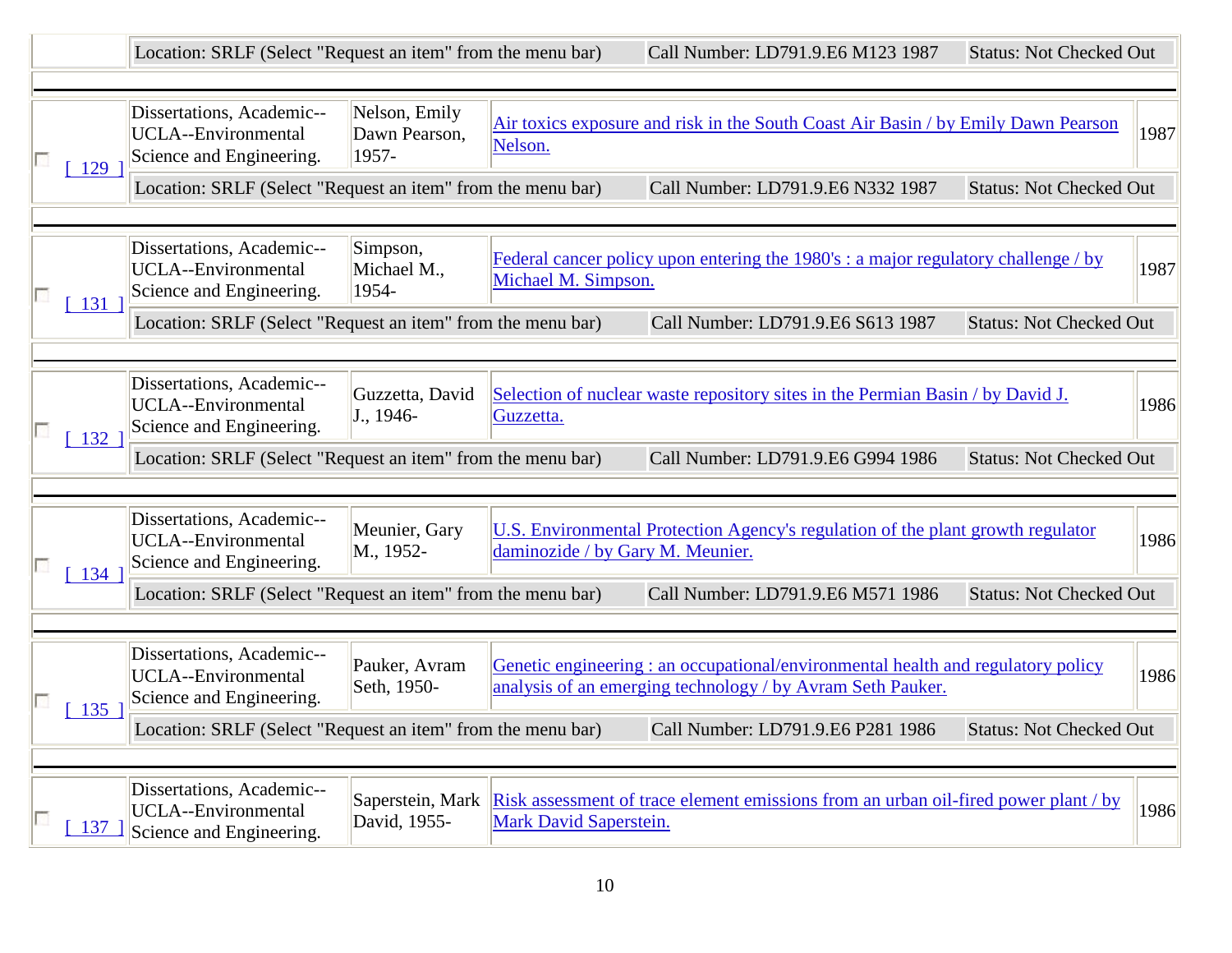|                     | Location: SRLF (Select "Request an item" from the menu bar)                                                                                        |                                        |                    | Call Number: LD791.9.E6 S241 1986                                                                                                                                                                                     | <b>Status: Not Checked Out</b>        |      |
|---------------------|----------------------------------------------------------------------------------------------------------------------------------------------------|----------------------------------------|--------------------|-----------------------------------------------------------------------------------------------------------------------------------------------------------------------------------------------------------------------|---------------------------------------|------|
| 138                 | Dissertations, Academic--<br><b>UCLA--Environmental</b><br>Science and Engineering.                                                                | Bailey, Deborah<br>Ann, 1952-          |                    | Site-specific health risk assessment : discussion of application of methodologies at<br>coal-fired power plants / by Deborah Ann Bailey.                                                                              |                                       | 1985 |
|                     | Location: SRLF (Select "Request an item" from the menu bar)                                                                                        |                                        |                    | Call Number: LD791.9.E6 B151 1985                                                                                                                                                                                     | <b>Status: Not Checked Out</b>        |      |
| $\lceil 140 \rceil$ | Dissertations, Academic--<br>UCLA--Environmental<br>Science and Engineering.                                                                       | Jennings,<br>Kenneth Van<br>Baker.     |                    | <b>Technical and regulatory considerations involved in non-CERCLA response to</b><br>uncontrolled hazardous waste sites : a case study, the Willco Landfill (Lynwood,<br>California) / by Kenneth Van Baker Jennings. |                                       | 1985 |
|                     | Location: SRLF (Select "Request an item" from the menu bar)                                                                                        |                                        |                    | Call Number: LD791.9.E6 J444 1985                                                                                                                                                                                     | <b>Status: Not Checked Out</b>        |      |
| 142                 | Dissertations, Academic--<br><b>UCLA--Environmental</b><br>Science and Engineering.<br>Location: SRLF (Select "Request an item" from the menu bar) | Newberry,<br>Conrad Floyde,<br>1931-   |                    | Evaluation of the urban airshed model and its usefulness for estimating ozone control<br>requirements for St. Louis, Missouri / by Conrad Floyde Newberry.<br>Call Number: LD791.9.E6 N423 1985                       | <b>Status: Multiple item statuses</b> | 1985 |
|                     | Dissertations, Academic--<br>UCLA--Environmental<br>Science and Engineering.                                                                       | Volkmer, Kent,<br>1943-                | by Kent Volkmer.   | Environmental, health, and safety analysis in the National Photovoltaics Program /                                                                                                                                    |                                       | 1985 |
| 143                 | Location: SRLF (Select "Request an item" from the menu bar)                                                                                        |                                        |                    | Call Number: LD791.9.E6 V885 1985                                                                                                                                                                                     | <b>Status: Not Checked Out</b>        |      |
| 144                 | Dissertations, Academic--<br><b>UCLA--Environmental</b><br>Science and Engineering.                                                                | DeVita, Joseph<br>Michael, 1946-       | Michael DeVita.    | Mobile source inventory of benzene emissions in the state of California / by Joseph                                                                                                                                   |                                       | 1984 |
|                     | Location: SRLF (Select "Request an item" from the menu bar)                                                                                        |                                        |                    | Call Number: LD791.9.E6 D496 1984                                                                                                                                                                                     | <b>Status: Not Checked Out</b>        |      |
| 145                 | Dissertations, Academic--<br><b>UCLA--Environmental</b><br>Science and Engineering.                                                                | Hashimoto,<br>Harlan Hiroshi,<br>1955- | Hiroshi Hashimoto. | Eminent radiological safety issues confronting the State of Hawaii / by Harlan                                                                                                                                        |                                       | 1984 |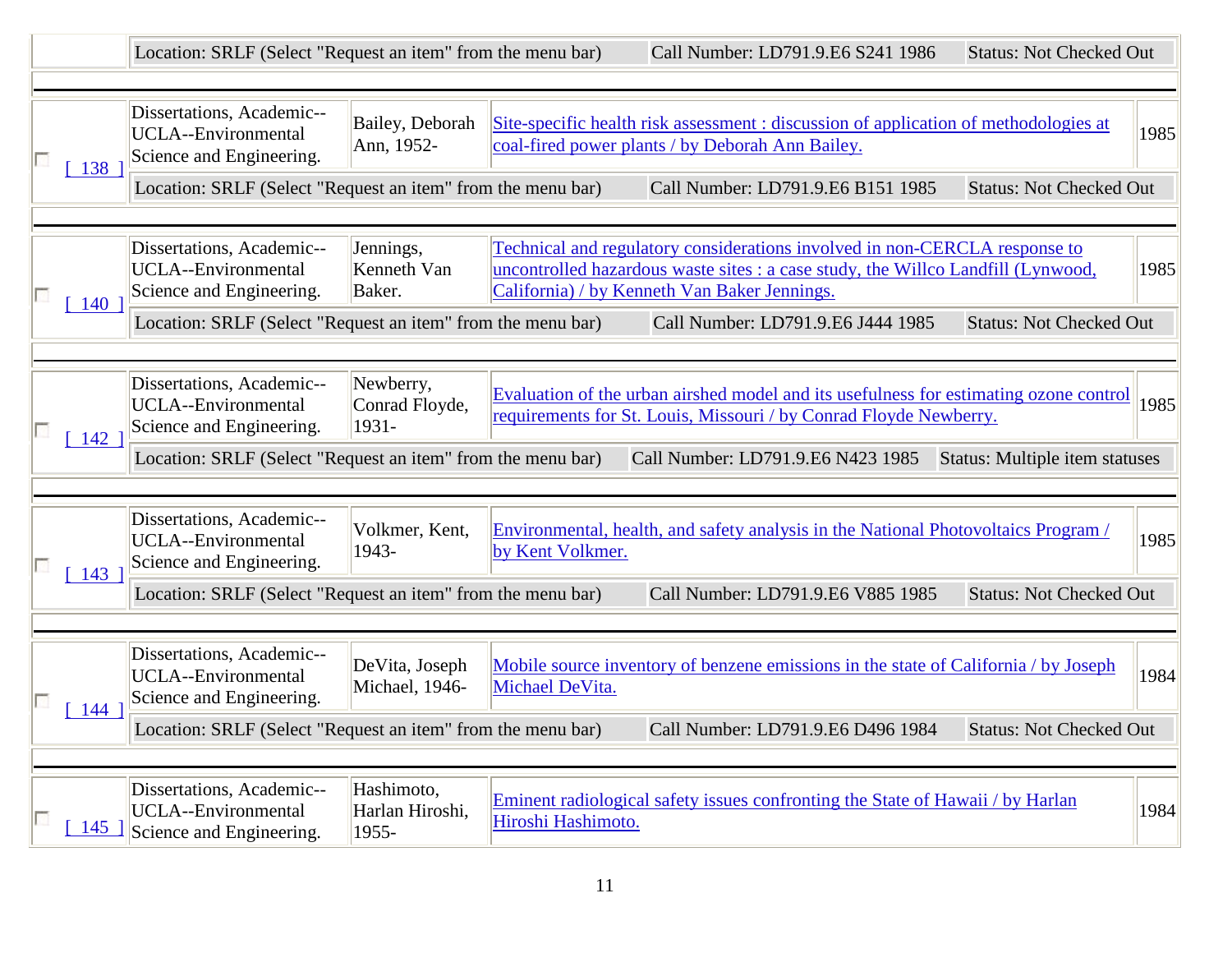|                               | Location: SRLF (Select "Request an item" from the menu bar)                         |                                                     |                                                     | Call Number: LD791.9.E6 H273 1984                                                                                                                                                                                                    | <b>Status: Not Checked Out</b> |      |
|-------------------------------|-------------------------------------------------------------------------------------|-----------------------------------------------------|-----------------------------------------------------|--------------------------------------------------------------------------------------------------------------------------------------------------------------------------------------------------------------------------------------|--------------------------------|------|
|                               |                                                                                     |                                                     |                                                     |                                                                                                                                                                                                                                      |                                |      |
| 146                           | Dissertations, Academic--<br>UCLA--Environmental<br>Science and Engineering.        | Parekh, Pankaj,<br>1949-                            | Parekh.                                             | Environmental concerns and primary health care: the need for an interdisciplinary<br>approach and constraints to its implementation in a developing country / by Pankaj                                                              |                                | 1984 |
|                               | Location: SRLF (Select "Request an item" from the menu bar)                         |                                                     |                                                     | Call Number: LD791.9.E6 P215 1984                                                                                                                                                                                                    | <b>Status: Not Checked Out</b> |      |
|                               |                                                                                     |                                                     |                                                     |                                                                                                                                                                                                                                      |                                |      |
| 147                           | Dissertations, Academic--<br><b>UCLA--Environmental</b><br>Science and Engineering. | Scofield, Robert,<br>1953-                          |                                                     | Evaluations in support of regulatory and research decisions by the U.S.<br>Environmental Protection Agency for the control of toxic hazards from hazardous<br>wastes, glyphosate, dalapon, and synthetic fuels / by Robert Scofield. |                                | 1984 |
|                               | Location: SRLF (Select "Request an item" from the menu bar)                         |                                                     |                                                     | Call Number: LD791.9.E6 S421 1984                                                                                                                                                                                                    | <b>Status: Not Checked Out</b> |      |
|                               |                                                                                     |                                                     |                                                     |                                                                                                                                                                                                                                      |                                |      |
| 148                           | Dissertations, Academic--<br><b>UCLA--Environmental</b><br>Science and Engineering. | Sostek, Todd,<br>1951-                              | in California / by Todd Sostek.                     | Identification and management of hazardous wastes at a natural gas treatment plant                                                                                                                                                   |                                | 1984 |
|                               | Location: SRLF (Select "Request an item" from the menu bar)                         |                                                     |                                                     | Call Number: LD791.9.E6 S716 1984                                                                                                                                                                                                    | <b>Status: Not Checked Out</b> |      |
|                               |                                                                                     |                                                     |                                                     |                                                                                                                                                                                                                                      |                                |      |
| 150                           | Dissertations, Academic--<br><b>UCLA--Environmental</b><br>Science and Engineering. | Lobnitz,<br>Margaret Mary,<br>1952-                 |                                                     | Direct and indirect coal conversion technology in Kentucky : an environmental<br>perspective / by Margaret Mary Lobnitz.                                                                                                             |                                | 1983 |
|                               | Location: SRLF (Select "Request an item" from the menu bar)                         |                                                     |                                                     | Call Number: LD791.9.E6 L785 1983                                                                                                                                                                                                    | <b>Status: Not Checked Out</b> |      |
|                               |                                                                                     |                                                     |                                                     |                                                                                                                                                                                                                                      |                                |      |
| Kathleen Kozawa - ARB         |                                                                                     |                                                     | <b>CARB</b>                                         |                                                                                                                                                                                                                                      |                                |      |
| Phone:                        | (916) 323-2999                                                                      |                                                     |                                                     |                                                                                                                                                                                                                                      |                                |      |
| (916) 323-1045<br>Fax:        |                                                                                     |                                                     |                                                     |                                                                                                                                                                                                                                      |                                |      |
| E-Mail:<br>kkozawa@arb.ca.gov |                                                                                     |                                                     |                                                     |                                                                                                                                                                                                                                      |                                |      |
| <b>Works At:</b>              | Research Division                                                                   | » Air Quality Field Studies & Administration Branch | » Greenhouse Gas Technology & Field Testing Section |                                                                                                                                                                                                                                      |                                |      |
| <b>Employee Type:</b>         | Staff                                                                               |                                                     |                                                     |                                                                                                                                                                                                                                      |                                |      |
| <b>Assignments:</b>           |                                                                                     | Assignments not available for this employee.        |                                                     |                                                                                                                                                                                                                                      |                                |      |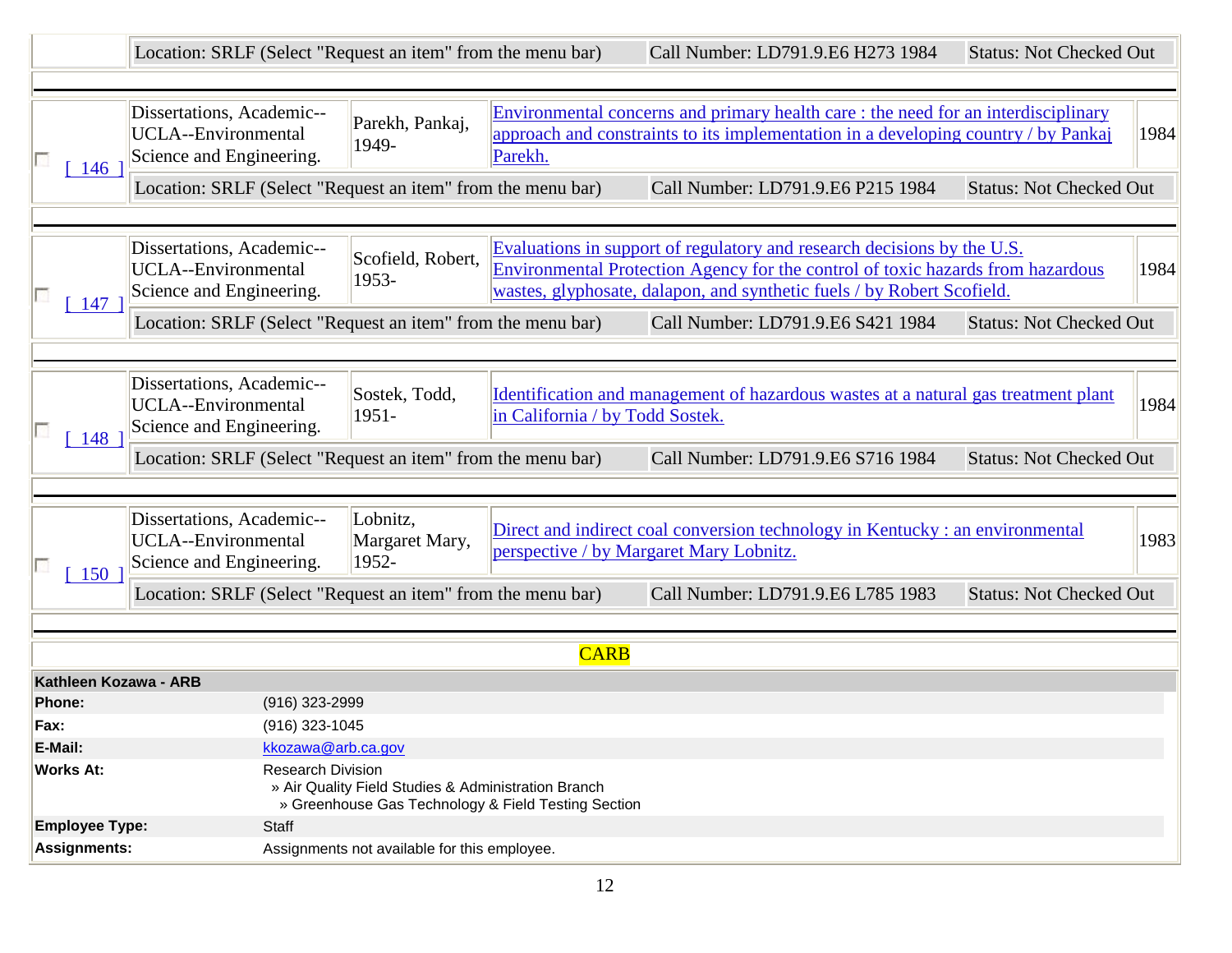| Notes:                       | No notes for this employee.                                                                                    |  |
|------------------------------|----------------------------------------------------------------------------------------------------------------|--|
| <b>Cody Livingston - ARB</b> |                                                                                                                |  |
| Phone:                       | $(916)$ 324-0585                                                                                               |  |
| Fax:                         | Not Available                                                                                                  |  |
| E-Mail:                      | clivings@arb.ca.gov                                                                                            |  |
| <b>Works At:</b>             | Planning & Technical Support Division<br>» Mobile Source Analysis Branch<br>» Off-Road Diesel Analysis Section |  |
| <b>Employee Type:</b>        | Staff                                                                                                          |  |
| <b>Assignments:</b>          | Assignments not available for this employee.                                                                   |  |
| Notes:                       | No notes for this employee.                                                                                    |  |
| <b>Todd Sax - ARB</b>        |                                                                                                                |  |
| <b>Phone:</b>                | (916) 322-5474                                                                                                 |  |
| Fax:                         | (916) 327-8524                                                                                                 |  |
| E-Mail:                      | tsax@arb.ca.gov                                                                                                |  |
| <b>Works At:</b>             | Planning & Technical Support Division<br>» Mobile Source Analysis Branch                                       |  |
| <b>Employee Type:</b>        | Chief                                                                                                          |  |
| <b>Assignments:</b>          | • Emission inventory<br>• Emission inventory forecasting -- CEFS<br>• Special Projects                         |  |
| <b>Notes:</b>                | No notes for this employee.                                                                                    |  |
| Michael Benjamin - ARB       |                                                                                                                |  |
| <b>Phone:</b>                | (916) 323-2915                                                                                                 |  |
| Fax:                         | (916) 322-4357                                                                                                 |  |
| E-Mail:                      | mbenjami@arb.ca.gov                                                                                            |  |
| <b>Works At:</b>             | <b>Research Division</b>                                                                                       |  |
| <b>Employee Type:</b>        | Asst. Division Chief                                                                                           |  |
| <b>Assignments:</b>          | Assignments not available for this employee.                                                                   |  |
| Notes:                       | No notes for this employee.                                                                                    |  |
| Jerry Ho - ARB               |                                                                                                                |  |
| Phone:                       | (626) 575-6829                                                                                                 |  |
| Fax:                         | (626) 350-6433                                                                                                 |  |
| E-Mail:                      | jho@arb.ca.gov                                                                                                 |  |
| <b>Works At:</b>             | Mobile Source Operations Division<br>» In-Use Vehicles Programs Branch<br>» Field Operations Warranty Section  |  |
| <b>Employee Type:</b>        | Staff                                                                                                          |  |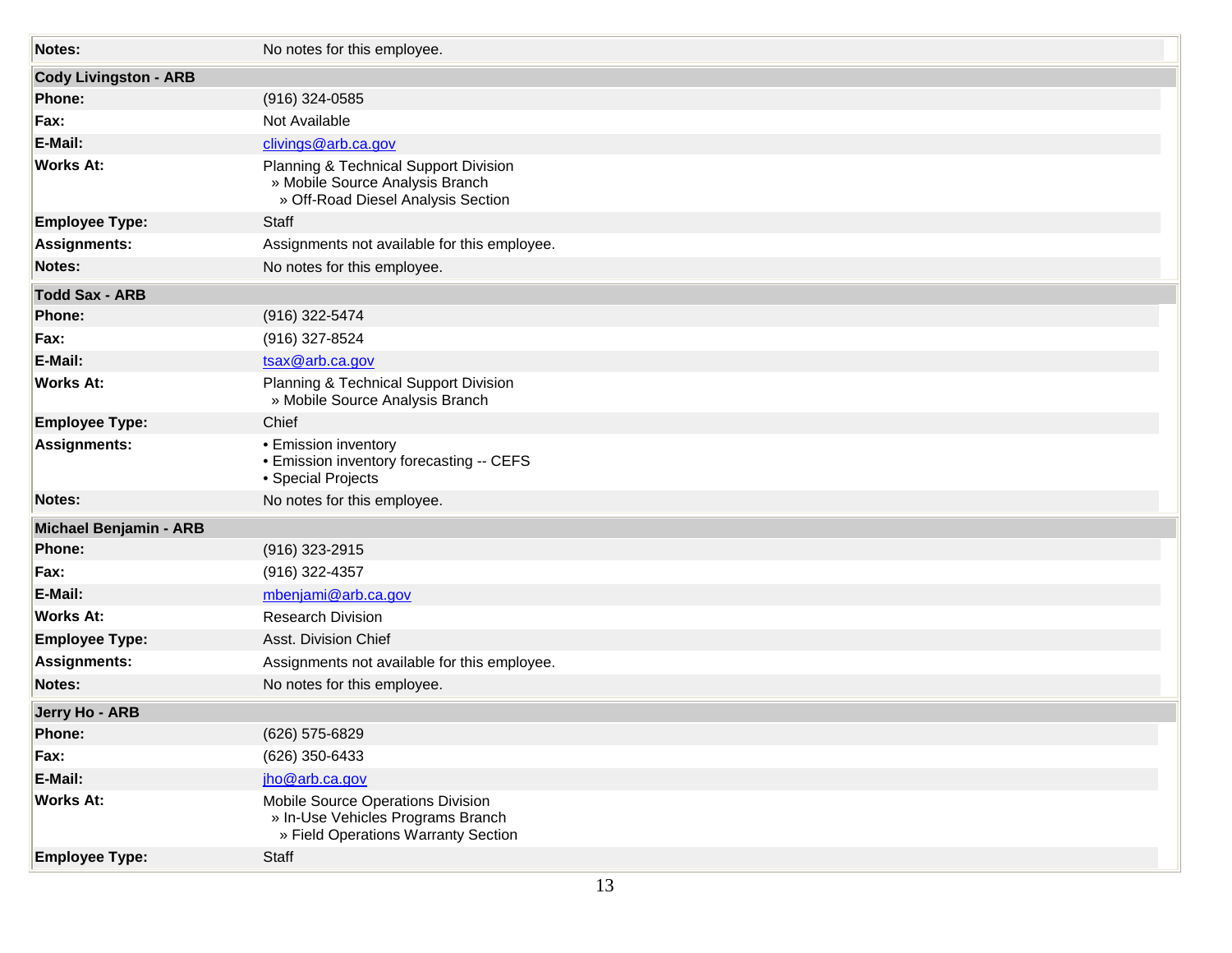| <b>Assignments:</b>                | • Vehicle Testing                                                                                                       |  |
|------------------------------------|-------------------------------------------------------------------------------------------------------------------------|--|
| Notes:                             | No notes for this employee.                                                                                             |  |
| Marijke Bekken, Dr. - ARB          |                                                                                                                         |  |
| <b>Phone:</b>                      | (626) 575-6684                                                                                                          |  |
| Fax:                               | (626) 459-4480                                                                                                          |  |
| E-Mail:                            | mbekken@arb.ca.gov                                                                                                      |  |
| <b>Works At:</b>                   | Mobile Source Control Division<br>» Emission Research and Regulatory Development Branch<br>» Emissions Research Section |  |
| <b>Employee Type:</b>              | Staff                                                                                                                   |  |
| <b>Assignments:</b>                | $\bullet$ PM<br>• HDD Consent Decree -- Settlement Offset Projects                                                      |  |
| Notes:                             | No notes for this employee.                                                                                             |  |
| Chia-Yang David Chou (David) - ARB |                                                                                                                         |  |
| Phone:                             | (626) 450-6136                                                                                                          |  |
| Fax:                               | (626) 459-4343                                                                                                          |  |
| E-Mail:                            | cchou@arb.ca.gov                                                                                                        |  |
| <b>Works At:</b>                   | Planning & Technical Support Division<br>» Mobile Source Analysis Branch<br>» Off-Road Gasoline Analysis Section        |  |
| <b>Employee Type:</b>              | Manager                                                                                                                 |  |
| <b>Assignments:</b>                | • Retrofit Vertification Procedure Development<br>• EPA ETV Program                                                     |  |
| <b>Notes:</b>                      | No notes for this employee.                                                                                             |  |
| Pablo Cicero-Fernandez - ARB       |                                                                                                                         |  |
| Phone:                             | (626) 350-6478                                                                                                          |  |
| Fax:                               | (626) 459-4480                                                                                                          |  |
| E-Mail:                            | pcicero@arb.ca.gov                                                                                                      |  |
| <b>Works At:</b>                   | Mobile Source Operations Division<br>» Vehicle Testing Branch<br>» Speciality Vehicle & Engine Testing Section          |  |
| <b>Employee Type:</b>              | Manager                                                                                                                 |  |
| <b>Assignments:</b>                | · SFTPII Emission Standards<br>• Motor Vehicle Evaporation<br>• HDD Issues                                              |  |
| Notes:                             | No notes for this employee.                                                                                             |  |
|                                    |                                                                                                                         |  |
|                                    | <b>SC AQMD</b>                                                                                                          |  |
|                                    |                                                                                                                         |  |